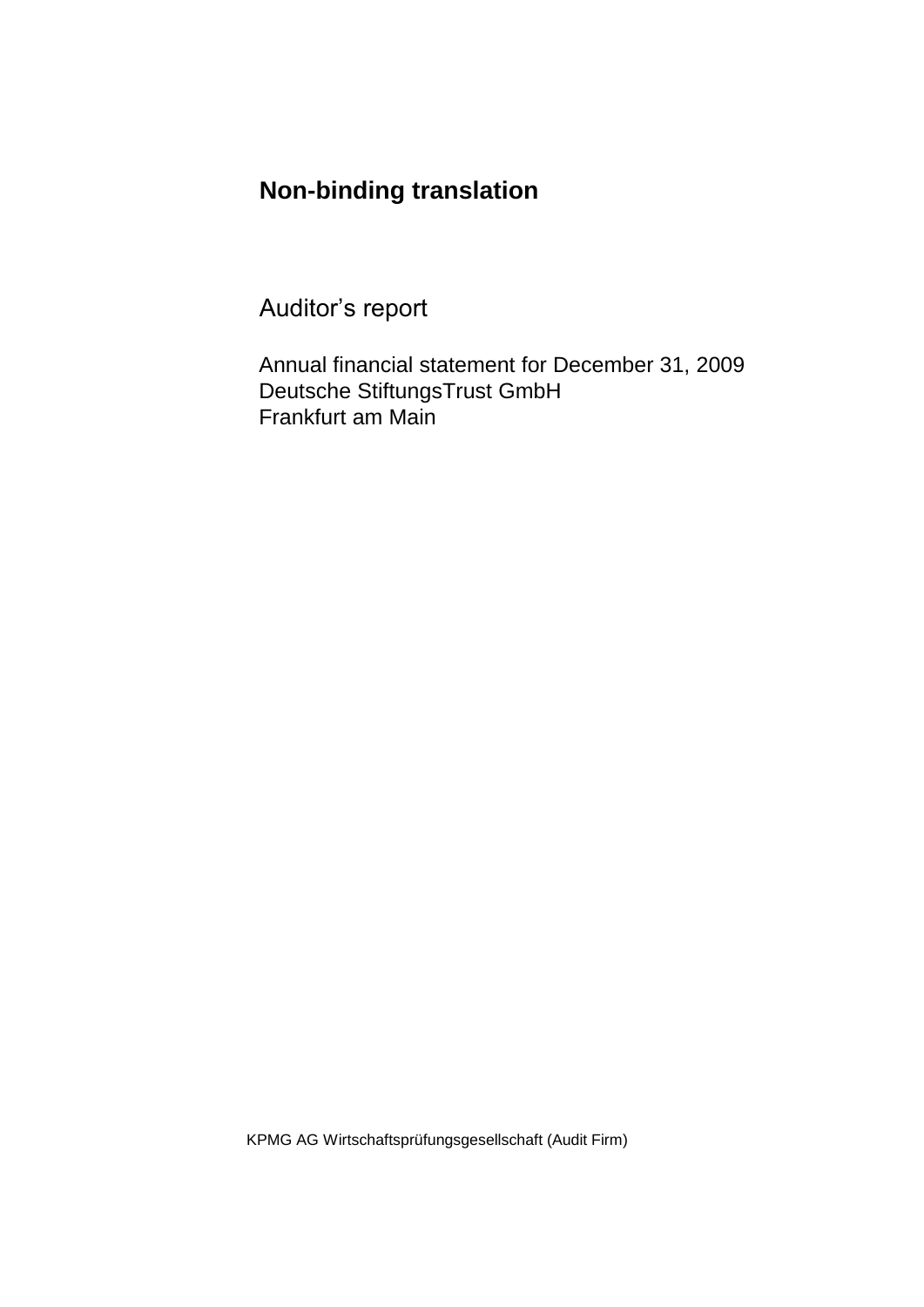Non-binding translation

## Deutsche StiftungsTrust GmbH, Frankfurt am Main

# Balance sheet on December 31, 2009

#### **Assets**

|                                      |            | 31.12.2009    |            | 31.12.2008    |
|--------------------------------------|------------|---------------|------------|---------------|
|                                      | <b>EUR</b> | <b>EUR</b>    | <b>EUR</b> | <b>EUR</b>    |
| A. Fixed assets                      |            |               |            |               |
| Intangible                           |            |               |            |               |
| assets                               |            | 1,00          |            | 7.635,12      |
|                                      |            |               |            |               |
| <b>B. Current assets</b>             |            |               |            |               |
| Accounts receivables and other<br>L. |            |               |            |               |
| assets                               |            |               |            |               |
| 1. Receivables from supplies         |            |               |            |               |
| and services                         | 259.745,15 |               | 150.477,69 |               |
| 2. Receivables related to            |            |               |            |               |
| affiliated companies                 | 52,51      | 259.797,66    | 22,30      | 150.499,99    |
| II. Credit at credit institutions    |            | 49.916,49     |            | 101.835,38    |
|                                      |            | 309.714,15    |            | 252.335,37    |
|                                      |            | 309.715,15    |            | 259.970,49    |
|                                      |            |               |            |               |
| Assets in trust                      |            | 62.875.389,44 |            | 63.102.579,26 |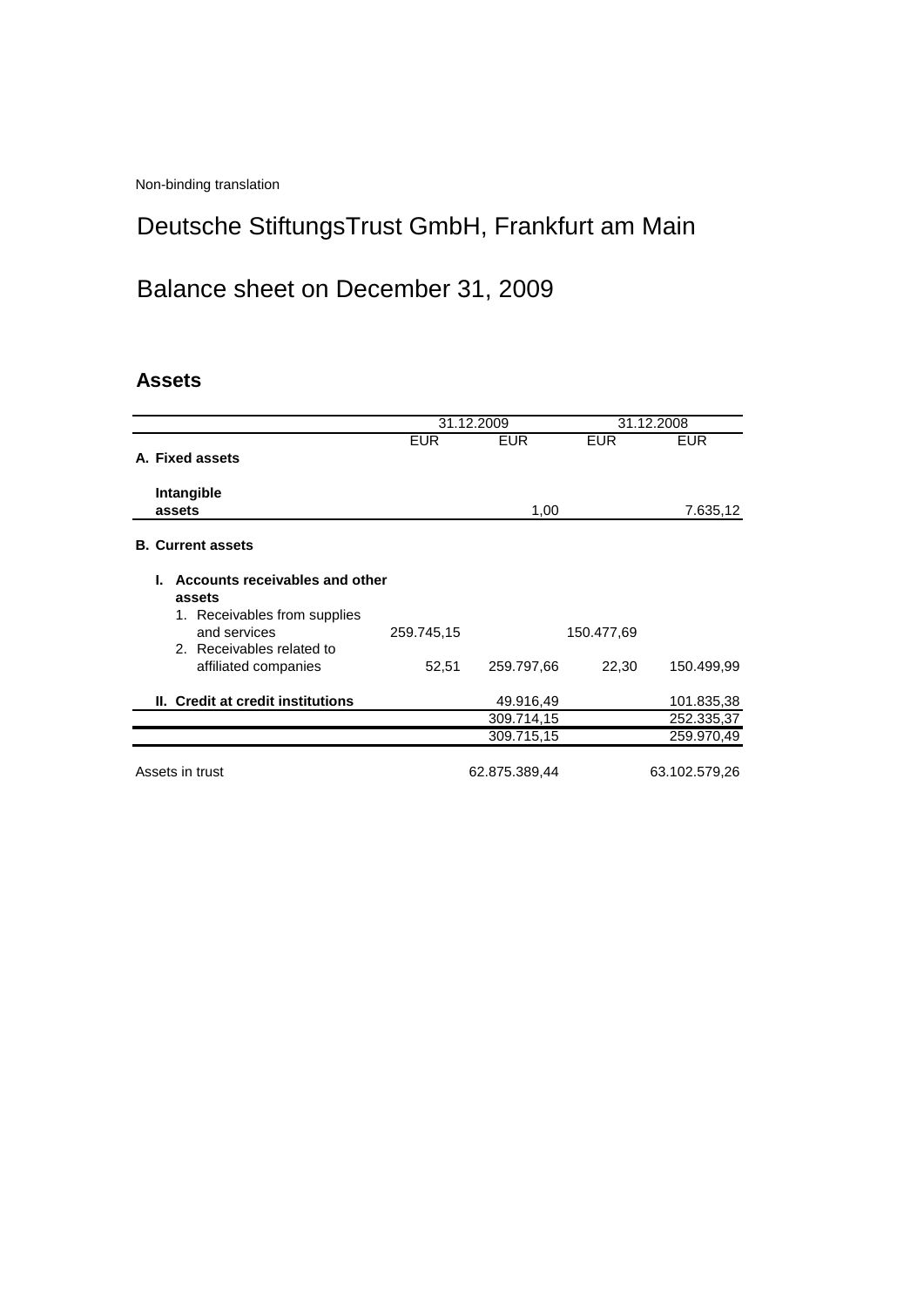### **Liabilities**

|                                                   | 31.12.2009 | 31.12.2008 |
|---------------------------------------------------|------------|------------|
|                                                   | <b>EUR</b> | <b>EUR</b> |
| A. Equity capital                                 |            |            |
| <b>Subscribed capital</b><br>L.                   | 25.000,00  | 25.000,00  |
| II. Profit reserves                               | 1.864,53   | 1.864,53   |
|                                                   | 26.864,53  | 26.864,53  |
| <b>B.</b> Provisions                              |            |            |
| Other provisions                                  | 4.200,00   | 5.675,80   |
| C. Liabilities                                    |            |            |
| 1. Liabilities related to affiliated<br>companies | 260.639,29 | 222.912,45 |
| 2. Other liabilities                              | 18.011,33  | 4.517,71   |
|                                                   | 278.650,62 | 227.430,16 |
|                                                   | 309.715,15 | 259.970,49 |
|                                                   |            |            |

Trust liabilities 62.875.389,44 63.102.579,26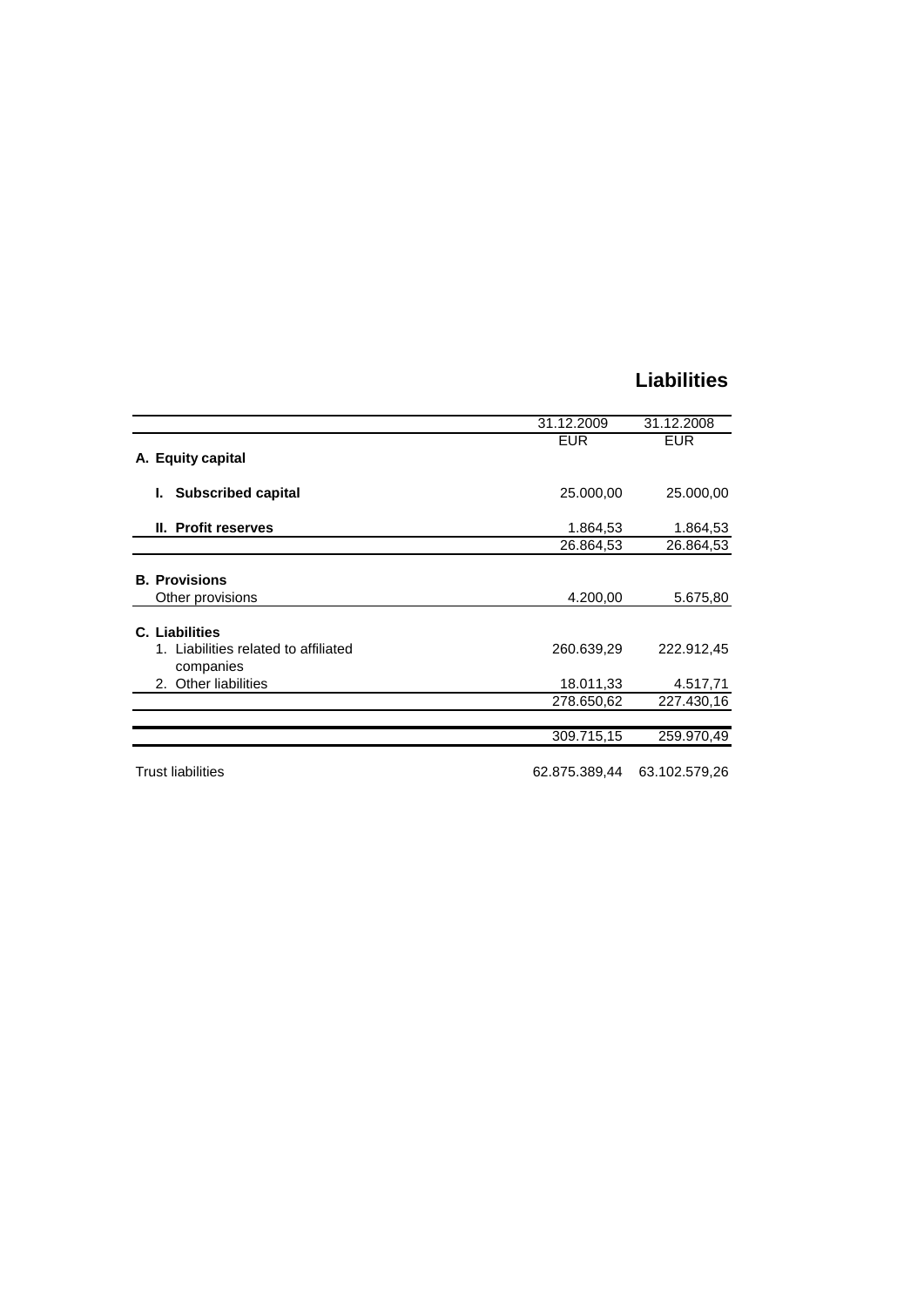Non-binding translation

## Deutsche StiftungsTrust GmbH, Frankfurt am Main

### Profit and Loss Statement for the Period from January 1 through December 31, 2009

|                                         | 2009       | 2008       |
|-----------------------------------------|------------|------------|
|                                         | <b>EUR</b> | EUR        |
|                                         |            |            |
| 1 Sales earnings                        | 422.174,52 | 397.183,69 |
| 2 Other operational earnings            | 571,60     | 0.00       |
| 3 Write-offs on intangible assets       |            |            |
| on fixed assets                         | 7.634,12   | 8.329,00   |
| 4 Other operational expenses            | 197.150,55 | 203.156,82 |
| 5 Other interest and similar earnings   | 114,56     | 292,54     |
| 6 Results of ordinary business activity | 218.076,01 | 185.990,41 |
| 7 Due to a profit-transfer agreement,   |            |            |
| profit transferred                      | 218.076,01 | 185.990,41 |
| 8 Annual net income                     | 0.00       | 0.00       |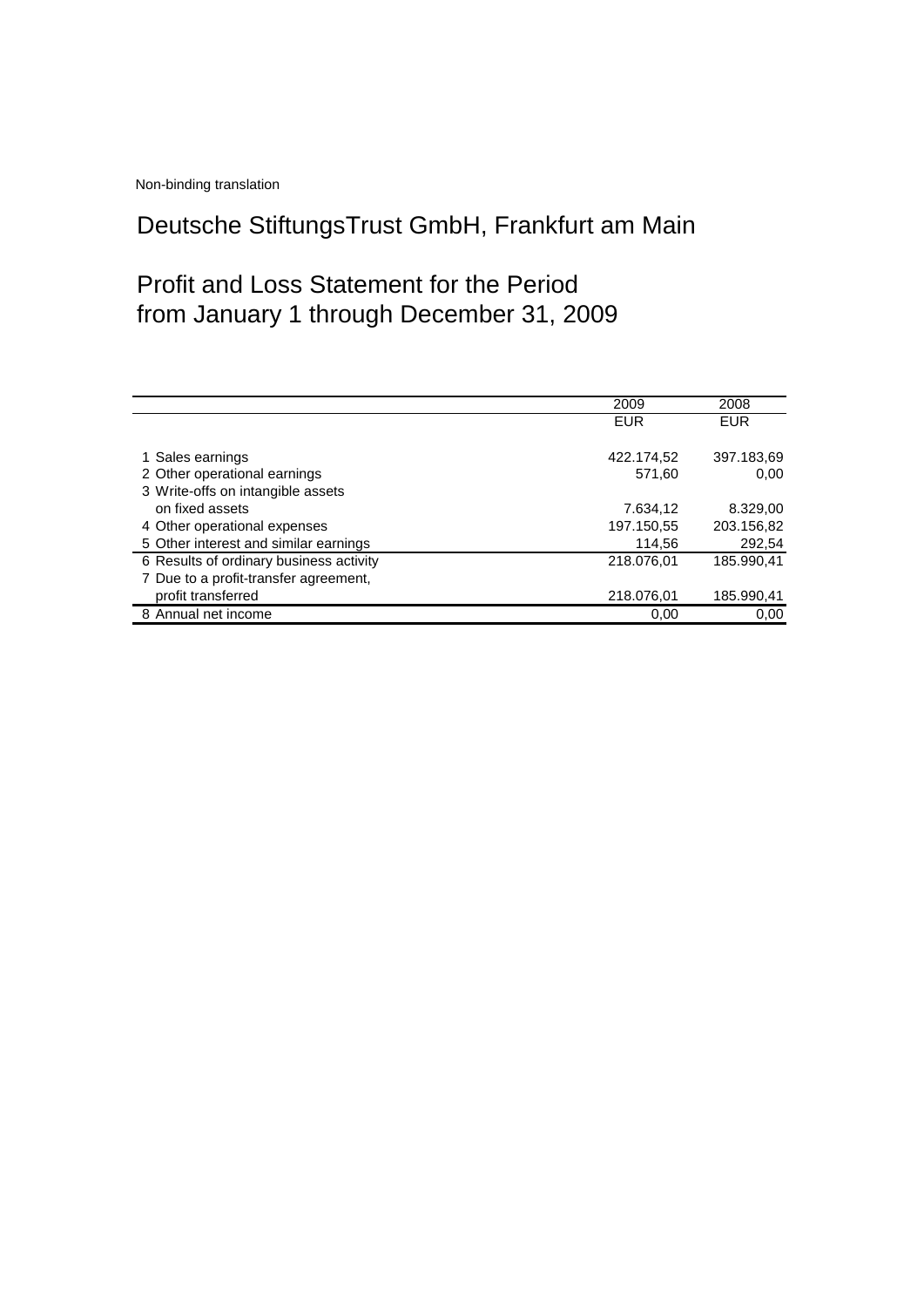# Deutsche StiftungsTrust GmbH, Frankfurt am Main Appendix for the financial year 2009

#### **General Information**

The year-end results were structured on the basic financial reporting standards of the HGB [German Commercial Code]. Because of trust assets administration, this is stated separately under the financial statement. Furthermore, single line items from the annual financial statement are itemized and explained in the corresponding clauses of these notes.

The total expenditure format is applied to the income statement.

The company is a small corporation in the sense of § 267 Para. 1 HGB [German Commercial Code]. Reliefs based on size have been applied.

#### **Balance sheet and evaluation methods**

The intangible assets are evaluated with continued acquisition costs. The depreciation results from a linear pro rata temporis basis.

The approach of the accounts receivable and other assets take place at their nominal amounts.

For the assessment of other provisions all identifiable risks as well as unknown liabilities are measured and bear sufficient calculation. The provisions are established at their level because of sound commercial judgment.

Accounts payable are liabilities with their respective repayable amounts. You have up to one year for residual maturities.

#### **Fixed assets**

The assets of the fixed assets include the website acquired during the 2006 financial year. The compilation of an assets analysis is waived per § 274a No. 1 of HGB [German Commercial Code].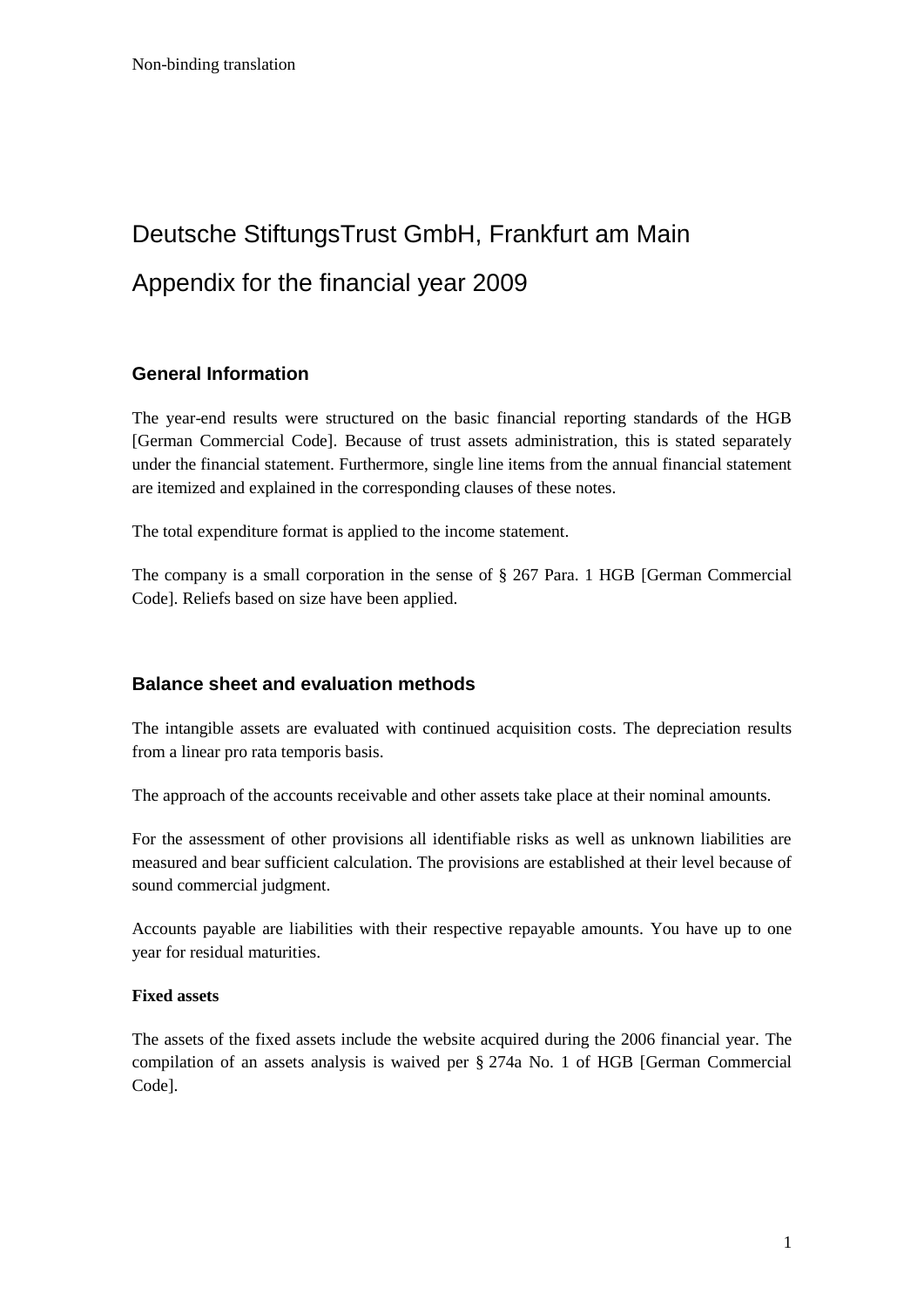#### **Receivables**

Receivables from the foundation administration agency are shown in the amount of 260 TEUR (previous year 150 TEUR).

#### **Cash and cash equivalents**

This involves the current balance at Deutsche Bank AG (shareholders) in the amount of 50 TEUR.

#### **Equity capital**

The fully paid share capital amounts to 25 TEUR.

#### **Provisions**

Transaction and auditing costs as well as outstanding invoices are included in the other provisions.

#### **Liabilities**

Accounts payable to associated companies (shareholders) are indicated, pertaining to the potential sales tax payable in the amount of 43 TEUR as well as 218 TEUR from the profit and loss transfer agreement with Deutsche Bank AG.

#### **Sales revenue**

Management fees in the amount of 249 TEUR are indicated for the task as trustee of the dependent trusts as well as 173 TEUR commission income.

#### **Other operating income**

Income unrelated to accounting period from the closing of reserves is listed.

#### **Other operating expenditure**

The other operating expenditures primarily include accounts and audit costs as well as a value adjustment on claims in the amount of 130 TEUR and a processing fee of 42 TEUR.

#### **Transferred profit based on profit-transfer agreements**

Net profit before transfer from the 2009 business year in the amount of 218 TEUR is paid per a profit-transfer agreement from November 18, 2002, to Deutsche Bank AG.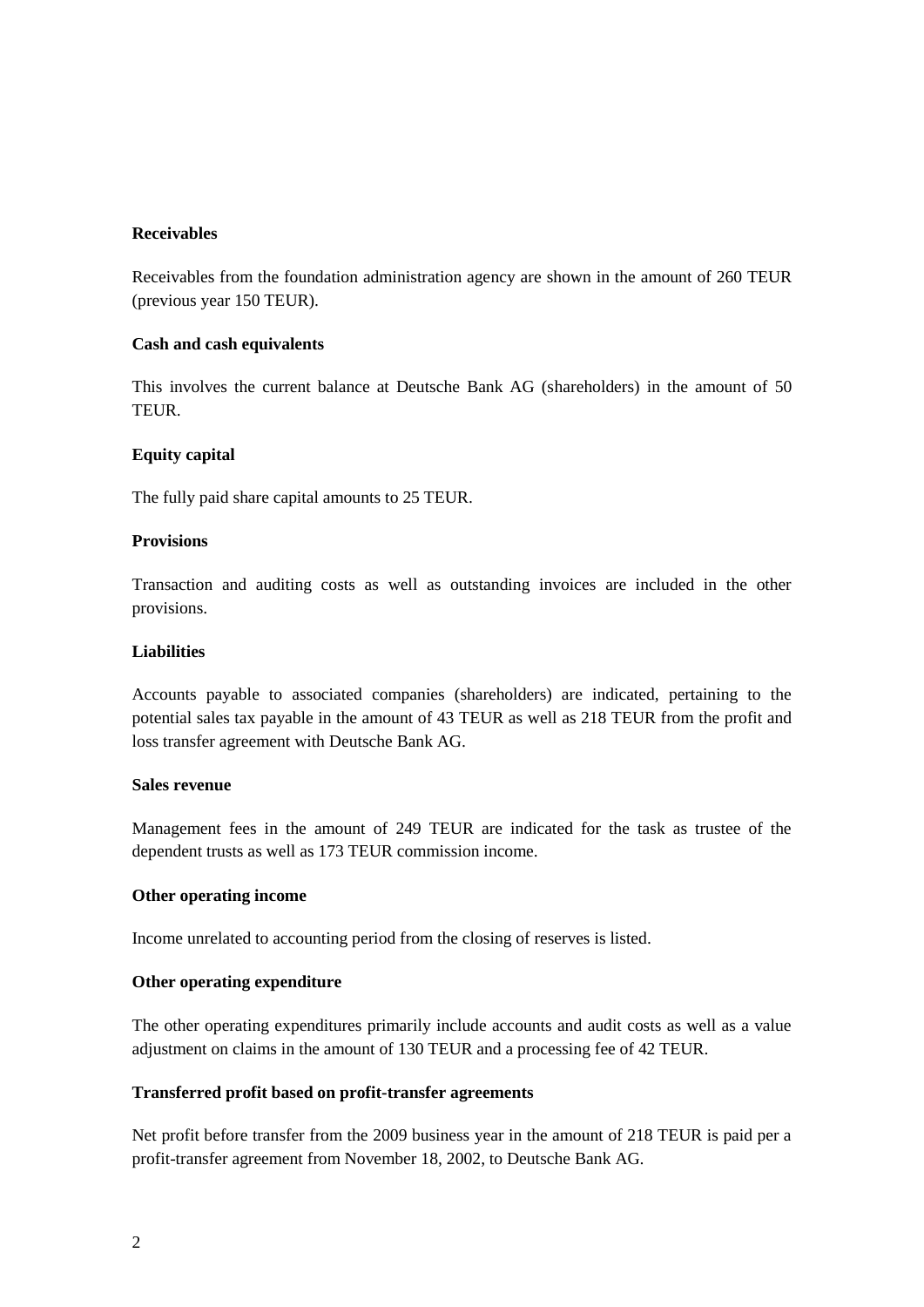#### **Other Information**

#### **Bodies of the company**

Bodies of the company are the directors, the board of managers as well as a board of trustees.

#### **Board of Management**

The following were introduced as directors in the year under report:

Mr. Henning Kley, Attorney

Mr. Jörg Ultsch, Attorney (since April 1, 2009)

The managing directors represent the business along with another managing director or a procurer. The business is represented by a managing director if he or she is the only managing director or if the shareholders have empowered him or her as the sole power of representation.

#### **Board of Trustees**

Members of the Board of Trustees are:

Mr. Wolfgang Hempler

Mr. Axel Benkner

Mr. Hanspeter Daragan, PhD

Mr. Hilmar Kopper

Mr. Thomas Wachter

Mr. Werner Jacob

The task of the board of trustees is to advise the board of management, especially with regard to the implementation of purpose that arises from the respective regions dependent trusts, as well as the approval of investment guidelines issued by the business for the trust assets.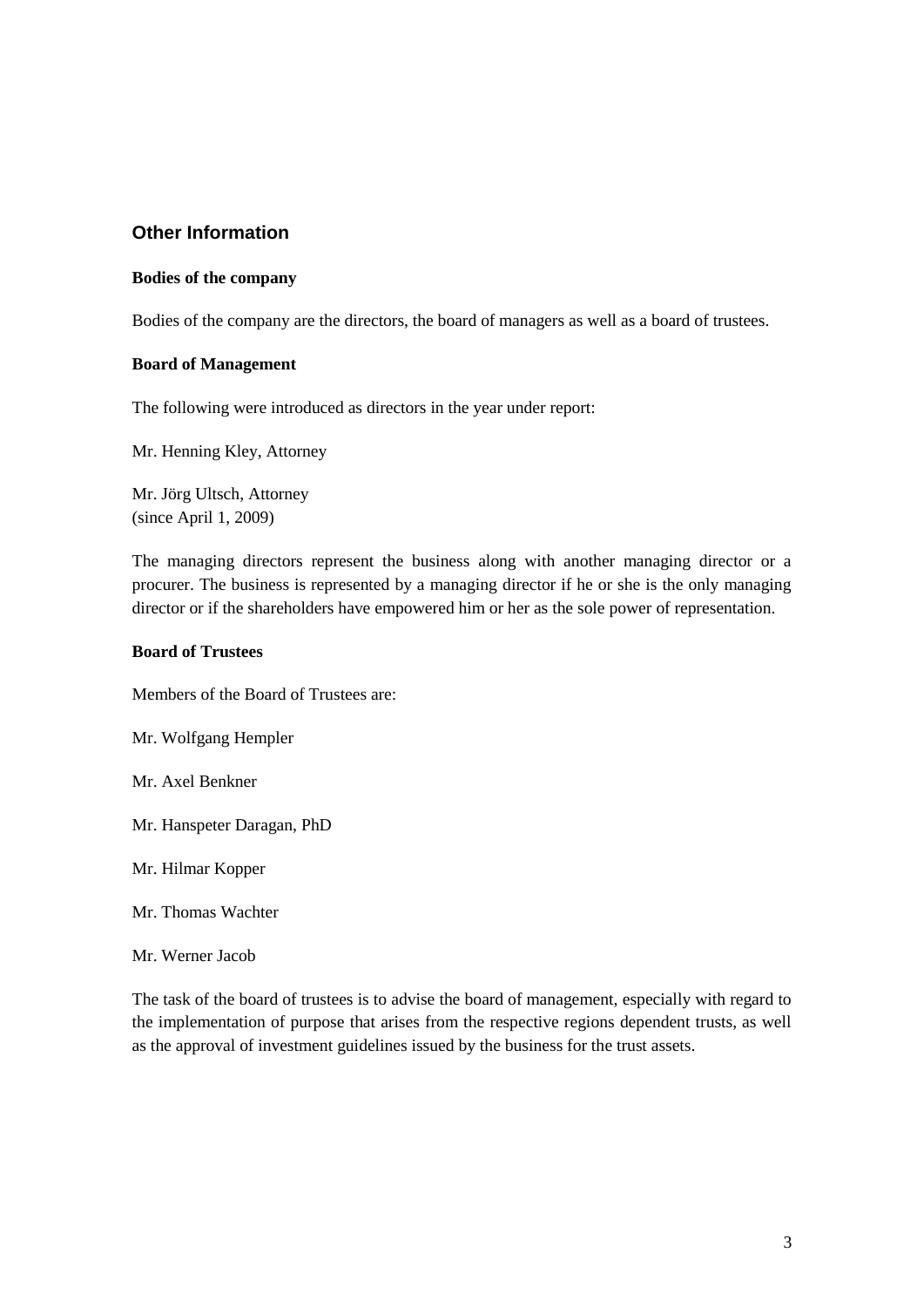#### **Affiliated companies**

Since November 18, 2002, a profit transfer agreement exists with the Deutsche Bank Trust Aktiengesellschaft Private Banking that is retroactive to January 1, 2002, and, through a merger of the Deutsche Bank Trust Aktiengesellschaft Private Banking with Deutsche Bank AG effective on July 1, 2003, was migrated to Deutsche Bank AG.

#### **Group Affiliation**

The parent company is Deutsche Bank AG, Frankfurt am Main. The consolidated financial statements will be published in the electronic Bundesanzeiger (Federal Gazette).

Frankfurt am Main, March 4, 2010

(Board of managers)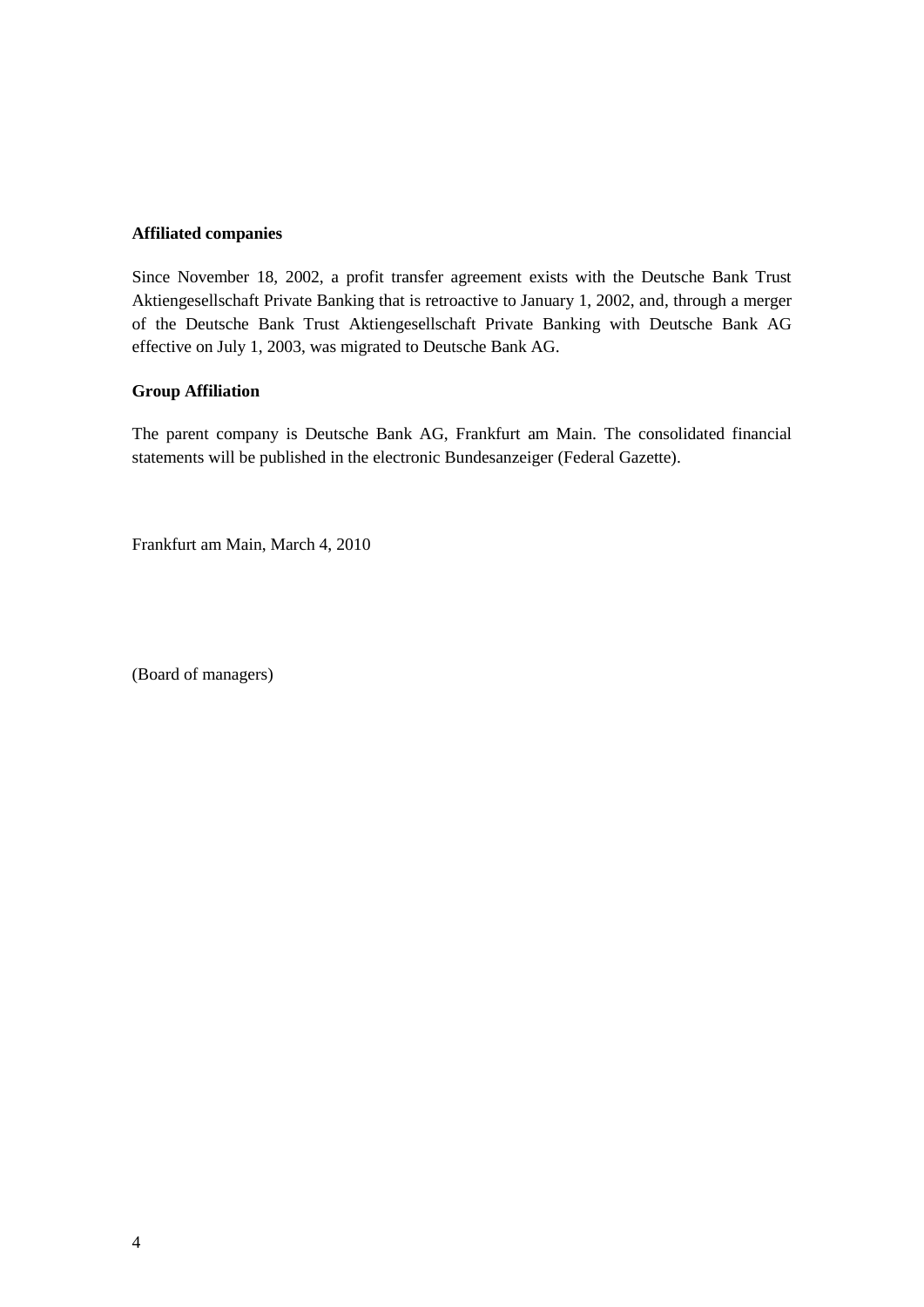### Auditor's report

#### To the Deutsche StiftungsTrust GmbH

We have audited the year-end results for the Deutsche StiftungsTrust GmbH, Frankfurt am Main – including the balance sheet, profit and loss accounts as well as appendix – with the involvement of the Deutsche StiftungsTrust GmbH, Frankfurt am Main accounting for the financial year from January 1 through December 31, 2009. The accounting and compilation of the annual financial statement per [German] commercial regulations is the responsibility of the company's board of management. It is our job to establish an assessment of the year-end report with the involvement of accounting based on the audit that we conducted.

We have conducted our year-end audit per §317 of HGB [German Commercial Code] with observance to the German guidelines for a regular audit as determined by the Institut der Wirtschaftsprüfer (IDW) [German Institute of Auditors]. The audit is to be planned and carried out accordingly, so that incorrectness and violations will be identified with sufficient certainty in the year-end report publication, observing the Principles of Sound Accounting to effectively influence the picture presented of the company's assets, financial and earnings situation. With the determination of audit actions, the knowledge of the business activity and the economic and legal environment of the company as well as the expectations of possible errors are considered. Within the framework of the audit the effectiveness of the accounting system is evaluated based on an internal control system as well as documentation for the details in accounting and yearend results realized based on spot checks. The audit includes evaluation of the applied accounting methods, evaluation of the basic assessments of the board of management, as well as appraisal of the overall picture presented by the year-end report. We believe that our audit provides a reasonable basis for our opinion.

Our audit has led to no discrepancies.